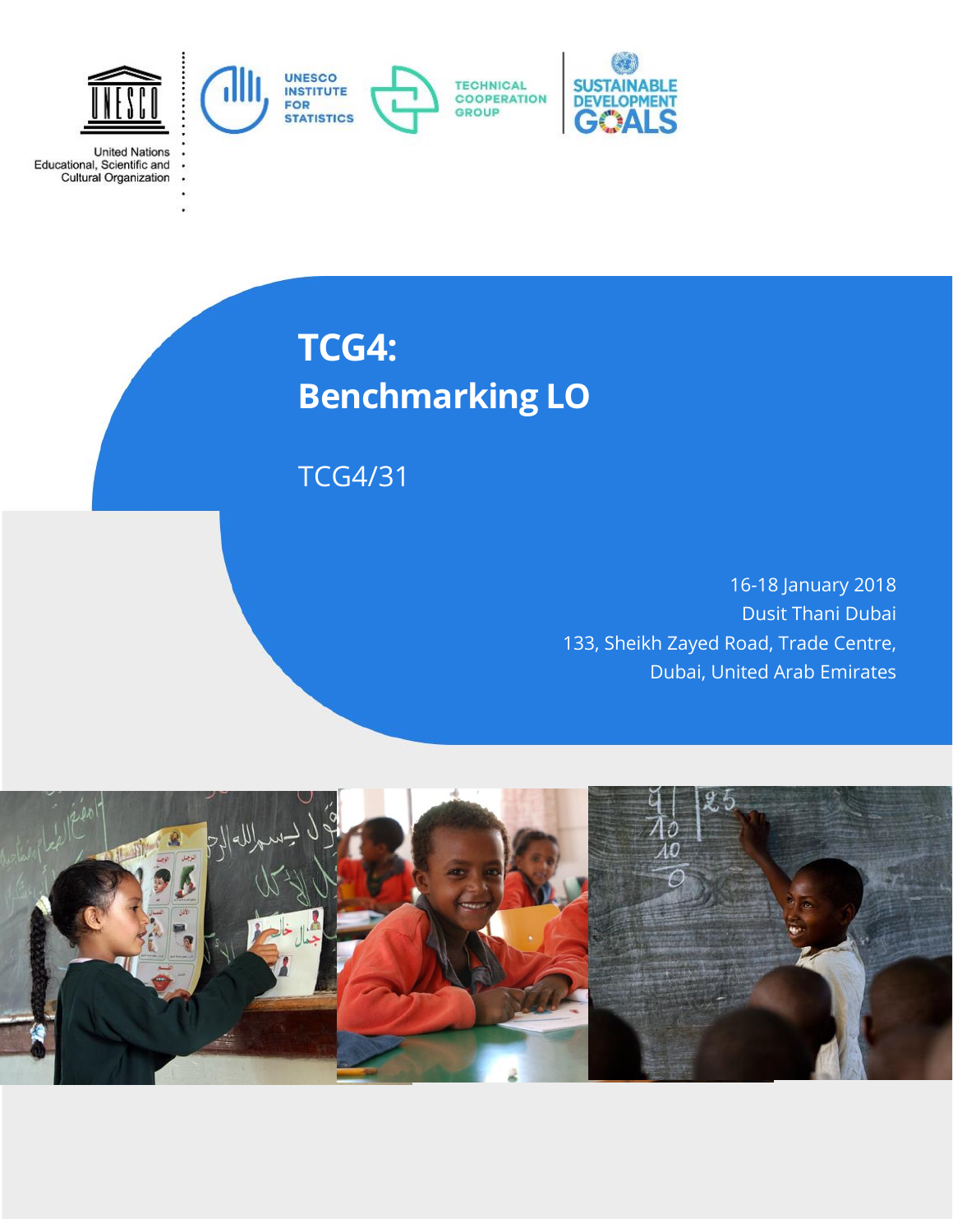

The UNESCO Institute for Statistics (UIS), through its Global Alliance to Monitor Learning (GAML), is working on an approach to monitoring learning outcomes for Indicator 4.1.1 of the UN's Sustainable Development Goal 4 (SDG 4): Quality Education:

Proportion of children and young people: (a) in grades 2/3; (b) at the end of primary; and (c) at the end of lower secondary achieving at least a minimum proficiency level in (i) reading and (ii) mathematics. (Inter-Agency and Expert Group on SDG Indicators, 2016)

Monitoring progress against Indicator 4.1.1 will require reporting of student outcomes at several different stages of learning in a broadly consistent way across education systems, to enable meaningful international dialogue about learning progress and how it may be supported.

Learning and what is measured varies widely across local contexts and agreeing on a common contents and competencies of reference is a first steps. Education systems make independent interpretations and decisions about what learning means, how it is described in curriculum, and how it is assessed and reported.

## **Reporting Scale and Recommended Benchmarks**

The definition of what the students have to learn in each level, domain and point of measurement needs a process. What students are expected to learn in reading and mathematics at the three levels of education defined in Indicator 4.1.1 – grades 2/3, end of primary, and end of lower secondary.

The following process is proposed to construct the global content of reference and the UIS proficiency scales.

#### *Step 1: Decide Number of Performance Levels and Labels on the UIS Proficiency Scales*

In this step, the number of levels to be used and their names on the scales are determined. This could be done by the GAML. Typically, no more than four performance levels are needed (Perie, 2008). Beyond four levels, it becomes difficult to describe meaningful differences across the levels. Three is probably advisable for UIS proficiency scales. After determining the number of levels, the next task is to name the levels. There are no clear-cut guidelines on how to develop names for the levels, however it is recommended that they be thoughtfully chosen to relate to the purpose of reporting and supportable inferences arising from the classifications (Cizek & Bunch, 2007).

Below are some example labels, based on those used in various assessment programs, which UIS could consider adopting for the UIS proficiency scales:

- does not meet minimum proficiency/partially meets minimum proficiency/**meets minimum proficiency**/exceeds minimum proficiency;<sup>1</sup>
- does not meet standards/partially meets standards/**meets standards**/exceeds standards;
- below basic/basic/**proficient**/advanced;

<sup>1</sup> Although we have proposed labels for four performance levels we recommend that UIS consider have *three* levels, given the complexity of defining proficiency levels for a diverse set of countries to report against and in linking NAs and CNAs to the UIS scales. Four levels may suggest a level of precision that is not supported.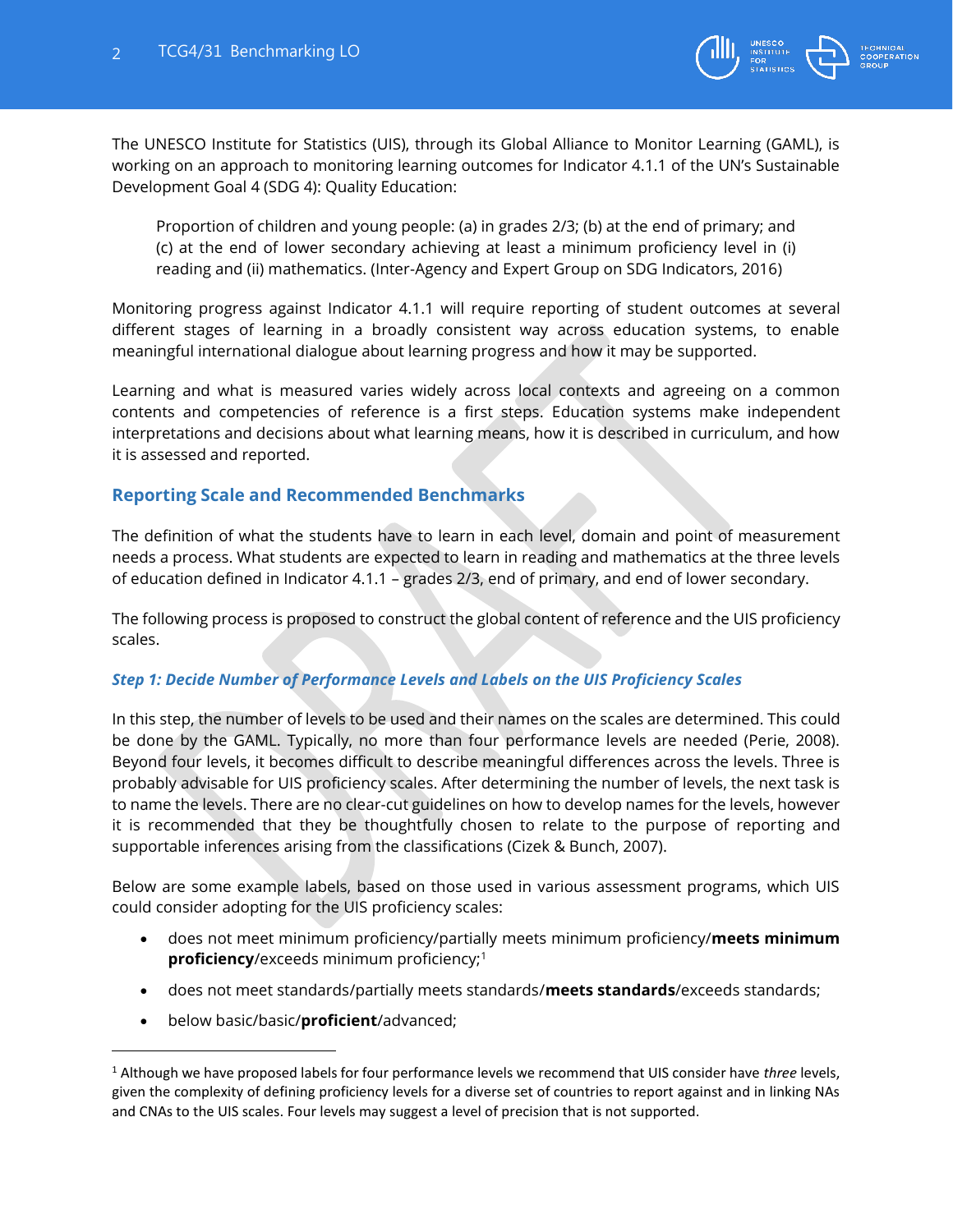

- beginning step/nearing proficient/**proficient**/advanced;
- level 1/level 2/**level 3**/level 4;
- Novice/apprentice/**proficient**/distinguished.

The levels in bold are considered the "desired" level of student performance that policymakers expect all students to achieve. Based on that and the mapping of professional levels.



## **Figure 1: Mapping Proficiency Levels for National and Cross-National Assessments: An Example**

## *Step 2: Write Policy Definitions for the Performance Levels of the UIS Proficiency Scales*

The next step is to develop a generic policy definition for each performance level. These definitions are not linked to content but are more general statements that assert policymakers' position on the desired level of performance. They are particularly useful in the context of reporting multiple assessments. First, they facilitate the articulation of performance levels across grades by ensuring the same level of rigor at each level across each grade. Second, they allow a reader to interpret proficiency in a similar manner regardless of subject assessed. The policy definitions need to be written for each level, not including the lowest level of performance. Figure 2 presents some examples from assessment programs in the United States.